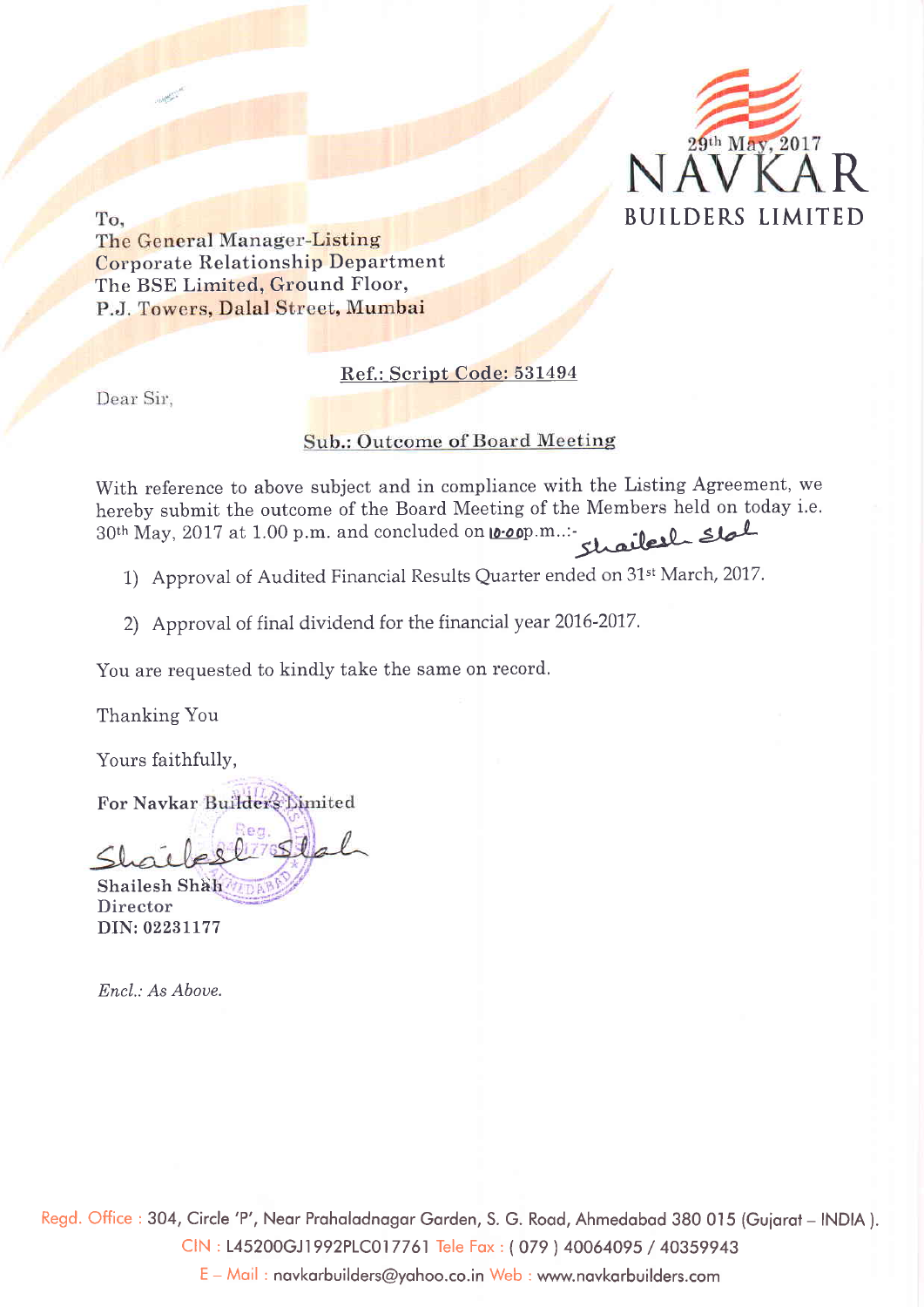

The General Manager-Listing Corporate Relationship Department The BSE Limited, Ground Floor, P.J. Towers, Dalal Street, Mymbai

### Rei.: Script Code: 531494

Dear Sir,

### Sub: Declaration pursuant to Regulation 33(3) (d) of the Securities Exchange Board of India ((Listing Obligations and Disclosure Requirements) Regulations, 2015

With reference to above, we hereby state that the statutory Auditor of the Company  $M/s$  J B Shah & Co., have issued an Audit Report with unmodified opinion on the Standalone Audited Financial Results of the Company for the quarter and year ended 31<sup>st</sup> March, 2017 in Compliance with the Regulation 33 of SEBI (Listing Obligations and Disclosure Requirements) Regulations, 2075.

You are requested to kindly tak , the same on record.

Thanking You

Yours faithfully,

For Navkar Builders Limited



Regd. Office : 304, Circle 'P', Near Prahaladnagar Garden, S. G. Road, Ahmedabad 380 015 (Gujarat - INDIA). CIN ; L45200GJl 992PLC017761 Tele Fox : ( O79 \ 40064095 / <sup>40359943</sup>

<sup>E</sup>- Moil : novkorbuilders@yohoo.co.in Web : www.novkorbuilders.com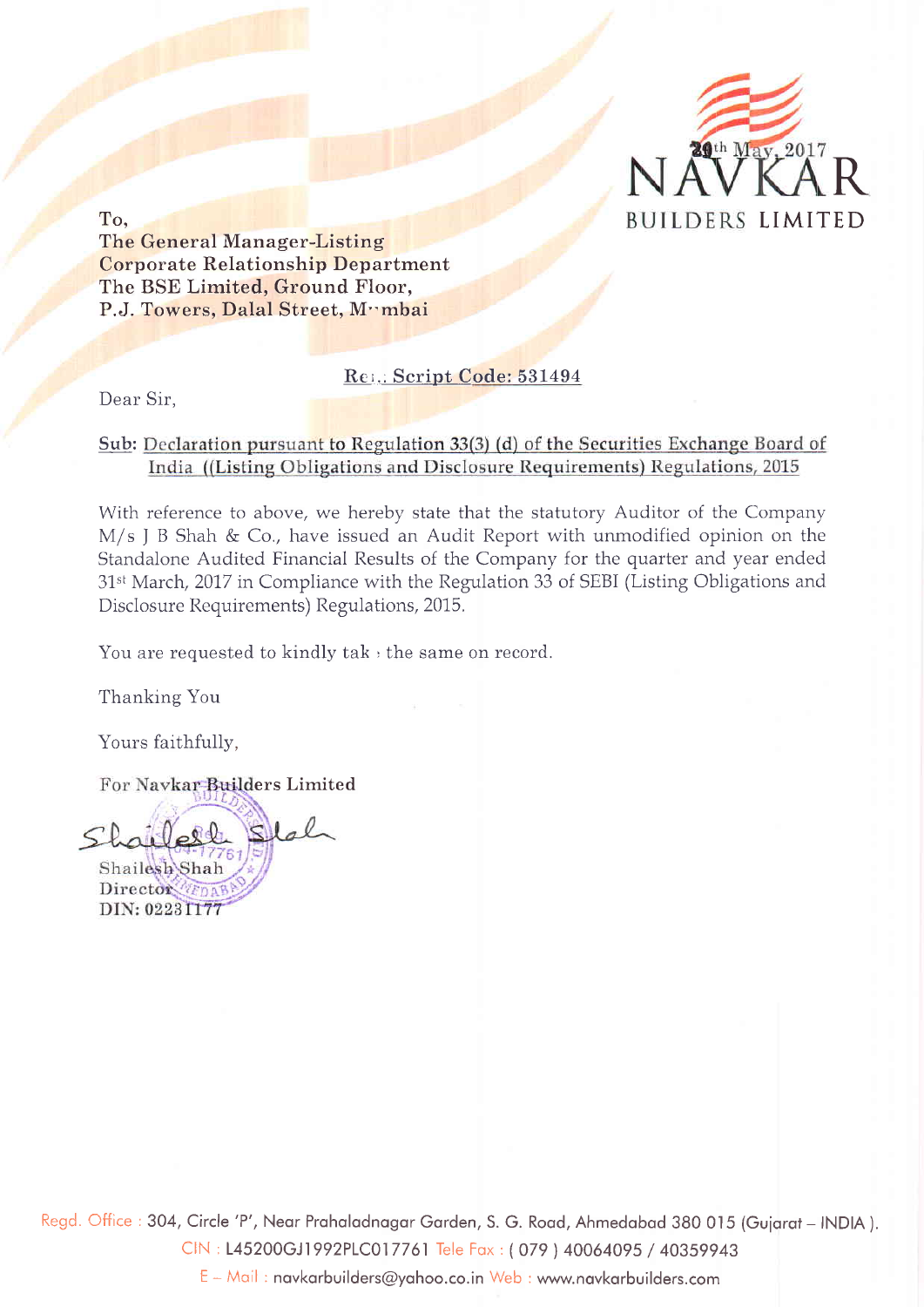

|                |                                                         |                                              |                    |               |                            | $(ln$ Lacs $)$ |
|----------------|---------------------------------------------------------|----------------------------------------------|--------------------|---------------|----------------------------|----------------|
|                | Particulars                                             | 3 Months Ended 3 Months Ended 3 Months Ended |                    |               |                            |                |
|                |                                                         | $(31 - 3 - 2017)$                            | $(31 - 12 - 2016)$ |               | Year Ended Year Ended      |                |
|                |                                                         | (Audited)                                    | (Unaudited)        | $(31-3-2016)$ | $(31-03-2017)$ 31-03-2016) |                |
|                | 1 Income from operations                                |                                              |                    | (Audited)     | (Audited)                  | (Audited)      |
|                | (a) Net sales/income from operations                    | 3,241.54                                     | 138.77             |               |                            |                |
|                | (Net of excise duty)                                    |                                              |                    | 1,024.89      | 4,181.32                   | 6,465.99       |
|                | (b) Other operating income                              |                                              |                    |               |                            |                |
|                | Total income from operations (net)                      | 3,241.54                                     | 138.77             | 1,024.89      |                            |                |
|                | 2 Expenses                                              |                                              |                    |               | 4,181.32                   | 6,465.99       |
|                | (a) Cost of materials consumed                          | 937.88                                       | 396.85             |               |                            |                |
|                | (b) Purchase of stock-in-trade                          | 2,800.33                                     |                    | 367.90        | 1,531,41                   | 4,666.22       |
|                | (c) Changes in inventories of finished goods            | (377.90)                                     | (360.59)           | 385.84        | 2,800,33                   |                |
|                | work-in-progress and stock-in-trade                     |                                              |                    |               | (738.33)                   | 394.45         |
|                | (d) Employee benefits expense                           | 13.61                                        | 22.86              | 46.60         |                            |                |
|                | (e) Depreciation and amortisation expense               | 19.88                                        | 21.76              | 47.07         | 86.33                      | 231.24         |
|                | (f) Other expenses (Any item exceeding                  | (140.09)                                     | 1.72               | 133.10        | 83.91                      | 191.17         |
|                | 10% of the total expenses relating to                   |                                              |                    |               | 211.14                     | 399.40         |
|                | continuing operations to be shown                       |                                              |                    |               |                            |                |
|                | separately)                                             |                                              |                    |               |                            |                |
|                | (Professional Expense 325 lacs)                         |                                              |                    |               |                            |                |
|                | <b>Total expenses</b>                                   | 3,253.71                                     | 82.60              | 980.51        | 3,974.79                   | 5,882.48       |
| 3 <sup>1</sup> | Profit / (Loss) from operations before othe             | (12.17)                                      | 56.17              | 44.38         | 206.53                     |                |
|                | income, finance costs and exceptional                   |                                              |                    |               |                            | 583.51         |
|                | items (1-2)                                             |                                              |                    |               |                            |                |
|                | 4 Other income                                          | 30.07                                        |                    |               |                            |                |
| 5              | Profit / (Loss) from ordinary activities                | 17.90                                        |                    | 4.95          | 34.09                      | 21.32          |
|                | before finance costs and exceptional items              |                                              | 56.17              | 49.33         | 240.62                     | 604.83         |
|                | $(3 + 4)$                                               |                                              |                    |               |                            |                |
|                | 6 Finance costs                                         |                                              |                    |               |                            |                |
| 7 <sup>1</sup> | Profit / (Loss) from ordinary activities afte           | 69.65                                        | 48.55              | 62.49         | 223.28                     | 259.38         |
|                |                                                         | (51.75)                                      | 7.62               | (13.16)       | 17.34                      | 345.45         |
|                | finance costs but before exceptional items<br>$(5 + 6)$ |                                              |                    |               |                            |                |
|                |                                                         |                                              |                    |               |                            |                |
|                | 8 Exceptional items                                     |                                              |                    |               |                            |                |
|                | 9 Profit / (Loss) from ordinary activities              | (51.75)                                      | 7.62               | (13.16)       | 17.34                      | 345.45         |
|                | before tax                                              |                                              |                    |               |                            |                |
|                | $(7 + 8)$                                               |                                              |                    |               |                            |                |
|                | 10 Tax expense - Provision for taxation                 | (41.80)                                      | 2.30               | 8.50          | (20.55)                    | 118.50         |
|                | 11 Net Profit / (Loss) from ordinary activities         | (9.95)                                       | 5.32               | (21.66)       | 37.89                      | 226.95         |
|                | after tax $(9 + 10)$                                    |                                              |                    |               |                            |                |
|                | 12 Extraordinary items                                  |                                              |                    |               |                            |                |
|                | 13 Net Profit / (Loss) for the period (11 + 12)         | (9.95)                                       | 5.32               | (21.66)       | 37.89                      | 226.95         |
|                | 14 Share of profit / (loss) of associates*              |                                              |                    |               |                            |                |
|                | 15 Minority interest *                                  |                                              |                    |               |                            |                |
|                | 16 Net Profit / (Loss) after taxes, minority            | (9.95)                                       | 5.32               |               |                            |                |
|                | interest and share of profit / (loss) of                |                                              |                    | (21.66)       | 37.89                      | 226.95         |
|                | associates $(13 + 14 + 15)^*$                           |                                              |                    |               |                            |                |
|                | 17 Paid-up equity share capital                         | 1,745.33                                     | 1,745.33           |               |                            |                |
|                | (Face Value of the Share shall be indicated)            |                                              |                    | 1,745.33      | 1,745.33                   | 1,745,33       |

**PART I** 

TRESERVE EXCLUDING THE STATE STATE OF THE CHARGE OF THE RESERVE ASSESSED PER DATA PROPERTY. Regd. Office : <mark>304,</mark> 15 (Gujarat =

gnatory/Ohector CIN: L45200GJ1992PLC017761 Tele Fax: (079) 40064095 / 40359943

E - Mail: navkarbuilders@yahoo.co.in Web : www.navkarbuilders.com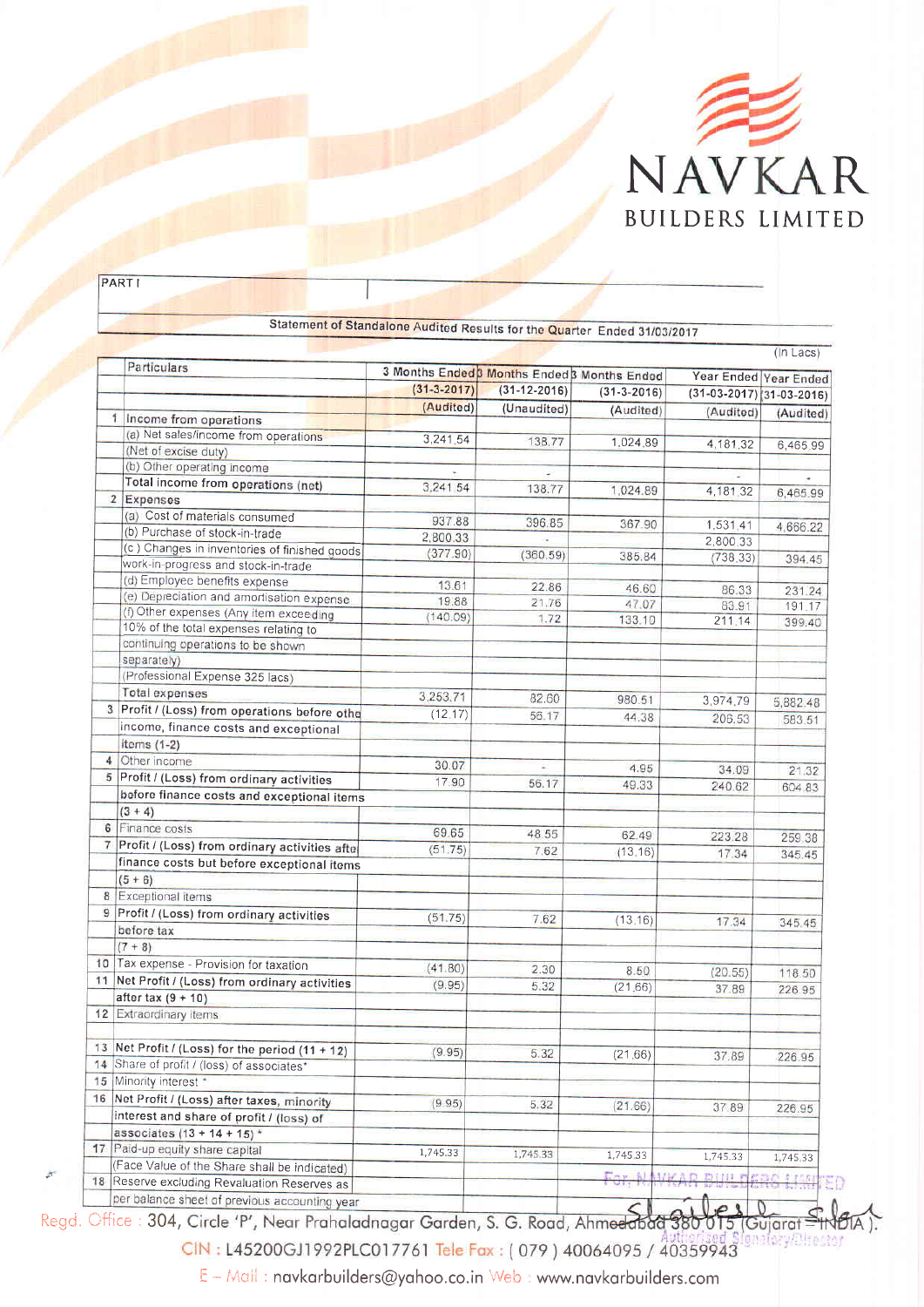

| 19.i Earnings per share (before extraordinary |        |      |        |      |      |
|-----------------------------------------------|--------|------|--------|------|------|
| items)                                        |        |      |        |      |      |
| (of Rs 10/- each) (not annualised):           |        |      |        |      |      |
| (a) Basic                                     | (0.06) | 0.03 | [0.12] | 0.22 | 1.30 |
| (b) Diluted                                   | (0.06) | 0.03 | (0.12) | 0.22 | 1.30 |
| 19.ii Earnings per share (after extraordinary |        |      |        |      |      |
| items)                                        |        |      |        |      |      |
| (of Rs. 10/- each) (not annualised):          |        |      |        |      |      |
| (a) Basic                                     | (0.06) | 0.03 | (0.12) | 0.22 | 30   |
| (b) Diluted                                   | (0.06) | 0.03 | (0.12) | 0.22 | 1.30 |

Notes: 1. The above results were reviewed by Audit Committee and taken on record by the Board of

Directors at its meeting held on 29th May 2017<br>2. In accordance with Accounting Standards - 17 "Segment Reporting"issued by the ICAI, the Company has identified its busines Construction and Infrastructure Development. There are no other primary reportable segments.

3. The above Financial Results aer also available on our website www.navkarbuilders.com and stock exchange website www.bs

4. Previous periods / years' figures have been regrouped or re-arranged / re-classified, where neoessary to make it comparable \

Place : Ahmedabad Date :2910512017

For Navkar Builders Limited  $\hat{a}$ Shailesh Shar Director DIN - 02231177

Regd. Office : 304, Circle 'P', Near Prahaladnagar Garden, S. G. Road, Ahmedabad 380 015 (Gujarat – INDIA ). CIN : 145200GJ1992P1C017761 Tele Fox : ( 079 ) <sup>40064095</sup>/ <sup>40359943</sup>

<sup>E</sup>- Moil : novkorbuilders@yohoo.co.in Web : www.novkorbuilders.com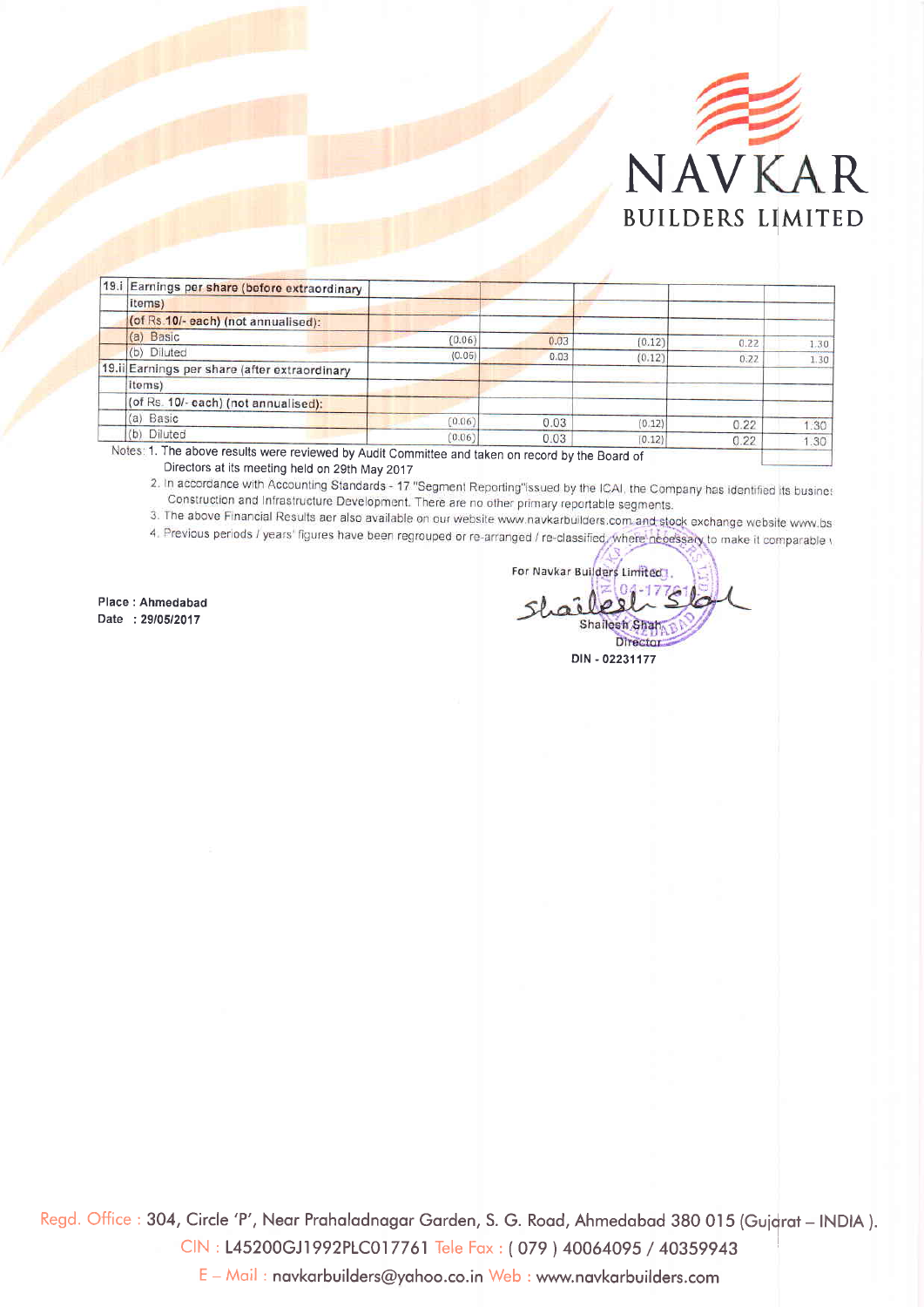

|                | <b>Standalone Statement of Assets and Liabilities</b> |                    |                     |
|----------------|-------------------------------------------------------|--------------------|---------------------|
|                |                                                       | As at              | As at               |
|                |                                                       | (Current year end) | (Previous year end) |
|                | Particulars                                           | (31/03/2017)       | (31/03/2016)        |
|                |                                                       |                    |                     |
| Ā.             | <b>EQUITY AND LIABILITIES</b>                         |                    |                     |
| $\mathbf{1}$   | Shareholders' funds                                   |                    |                     |
|                | (a) Share capital                                     | 1,745.33           | 1,745.33            |
|                | (b) Reserves and surplus                              | 1,543.59           | 1.526,65            |
|                | (c) Money received against share warrants             |                    |                     |
|                | Sub-total - Shareholders' funds                       | 3,288,92           | 3,271.98            |
| $\overline{2}$ | Share application money pending allotment             |                    |                     |
| $\overline{3}$ | Minority interest *                                   |                    |                     |
| $\overline{4}$ | Non-current liabilities                               |                    |                     |
|                | (a) Long-term borrowings                              |                    | 8.56                |
|                | (b) Deferred tax liabilities (net)                    | 270.94             | 236.77              |
|                | (c) Other long-term liabilities                       | 161.20             | 88.67               |
|                | (d) Long-term provisions                              |                    |                     |
|                | Sub-total - Non-current liabilities                   | 432.14             | 334.00              |
|                | 5 Current liabilities                                 |                    |                     |
|                | (a) Short-term borrowings                             | 1,345.51           | 1,316.42            |
|                | (b) Trade payables                                    | 2,887.01           | 22.93               |
|                | (c) Other current liabilities                         | 1,033.12           | 1,558.27            |
|                | (d) Short-term provisions                             | 44.51              | 191.03              |
|                | Sub-total - Current liabilities                       | 5,310.15           | 3,088.65            |
|                |                                                       |                    |                     |
|                | TOTAL - EQUITY AND LIABILITIES                        | 9,031.21           | 6,694.63            |
| B              | <b>ASSETS</b>                                         |                    |                     |
| $\mathbf{L}$   | Non-current assets                                    |                    |                     |
|                | (a) Fixed assets                                      | 2,553.36           | 2,829.22            |
|                | (b) Goodwill on consolidation *                       |                    |                     |
|                | © Non-current investments                             | 5.00               | 5.00                |
|                | (d) Deferred tax assets (net)                         |                    |                     |
|                | (e) Long-term loans and advances                      | 68.47              | 91.12               |
|                | (f) Other non-current assets                          |                    |                     |
|                | Sub-total - Non-current assets                        | 2,626.83           | 2,925.34            |
|                | 2 Current assets                                      |                    |                     |
|                | (a) Current investments                               | ×.                 |                     |
|                | (b) Inventories                                       | 1,091.35           | 464.55              |
|                | (c) Trade receivables                                 | 4,102.02           | 2,343.98            |
|                | (d) Cash and cash equivalents                         | 234.56             | 182.85              |
|                | (e) Short-term loans and advances                     | 976.45             | 777.91              |
|                | (f) Other current assets                              |                    |                     |
|                | Sub-total - Current assets                            | 6,404.38           | 3,769.29            |
|                | <b>TOTAL - ASSETS</b><br><b>CONTRACTOR</b>            | BUI PASL21         | 6,694.63            |

<sup>\*</sup> Applicable in the case of consolidated statement of assets and

Shailes As Stel

Regd. Office : 304, Circle 'P', Near Prahaladnagar Garden, S. G. Road, Ahmedabad 380 015 (Gujarat – INDIA ).

CIN: L45200GJ1992PLC017761 Tele Fax: (079) 40064095 / 40359943

E – Maii : navkarbuilders@yahoo.co.in : wwwnovkorbuilders.com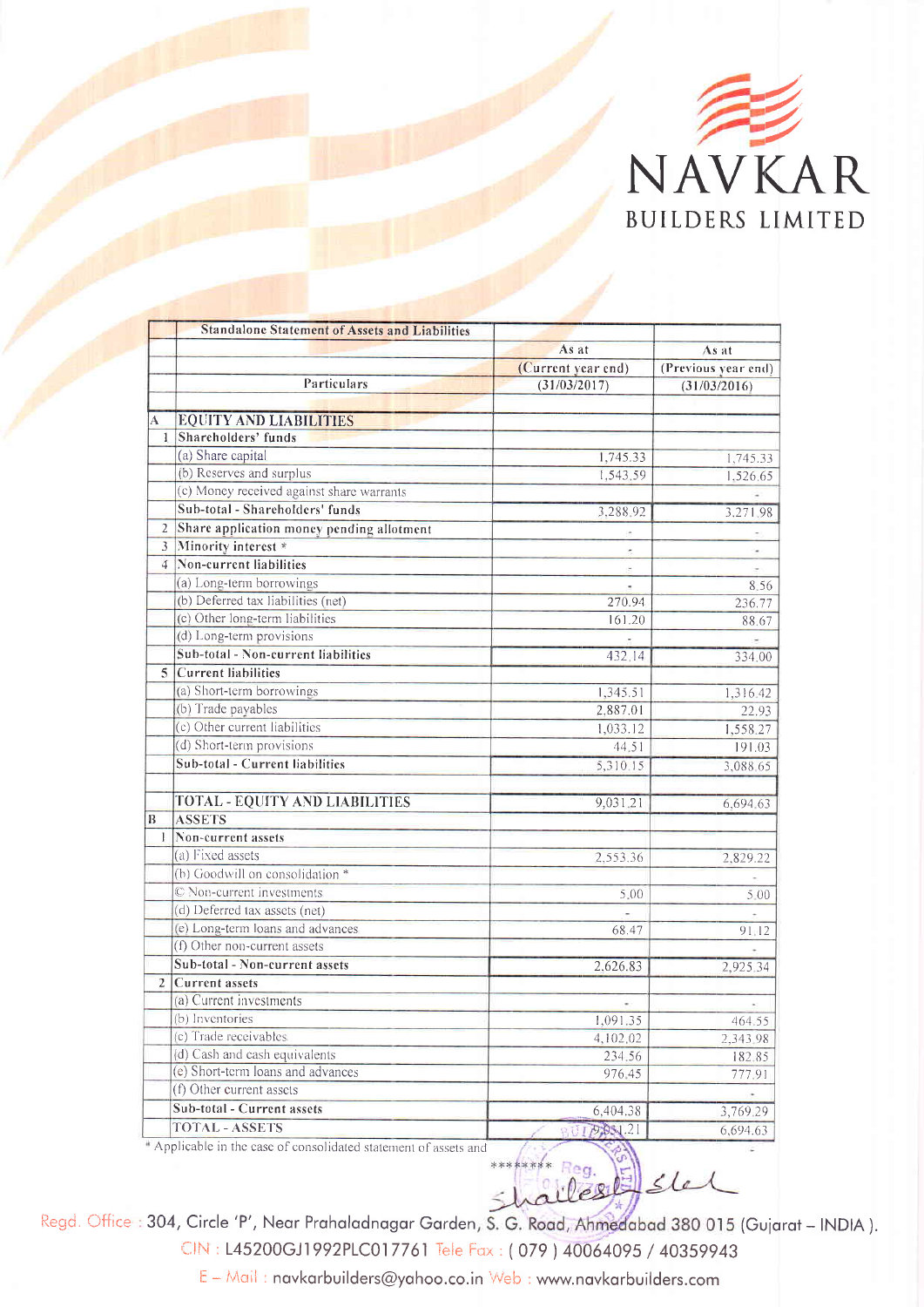

# SVK&ASSOCIATES

## **Chartered Accountants**

C,701-702, Titanium Square, Thaltej Cross Road, S.G. Road, Ahmedabad-380054, Gujarat, India.  $\boxtimes$  svk@casvk.com  $\boxtimes$  svkandassociates@gmail.com O: +91 79 40320800

### Auditor's Report On Quarterly and Year to Date Financial Results of Navkar Builders Limited Pursuant to the Regulation 33 of the SEBI (Listing Obligations and Disclosure Requirements) Regulations, 2015

#### To Board of Directors of M/S. Navkar Builders Limited

We have audited the quarterly financial results of M/S. Navkar Builders Limited for the quarter and year ended  $31/03/2017$  and the year to date results for the period  $01/04/2016$  to  $31/03/2017$  attached herewith, being submitted by the company pursuant to the requirement of Regulation 33 of the SEBI (Listing Obligations and Disclosure Requirements) Regulations, 2015. These quarterly financial results as well as the year to date financial results have been prepared on the basis of the interim financial statements, which are the responsibility of the company's management. Our responsibility is to express an opinion on these financial results based on our audit of such interim financial statements, which have been prepared in accordance with the recognition and measurement principles laid down in Accounting Standard for Interim Financial Reporting (AS 25), prescribed, under Section 133 of the Companies Act, 2013 read with relevant rules issued there under; or by the Institute of Chartered Accountants of India, as applicable and other accounting principles generally accepted in India.

We conducted our audit in accordance with the auditing standards generally accepted in India, Those standards require that we plan and perform the audit to obtain reasonable assurance about whether the financial results are free of material misstatement(s). An audit includes examining, on a test basis, evidence supporting the amounts disclosed as financial results. An audit also includes assessing the accounting principles used and significant estimates made by management. We believe that our audit provides a reasonable basis for our opinion.